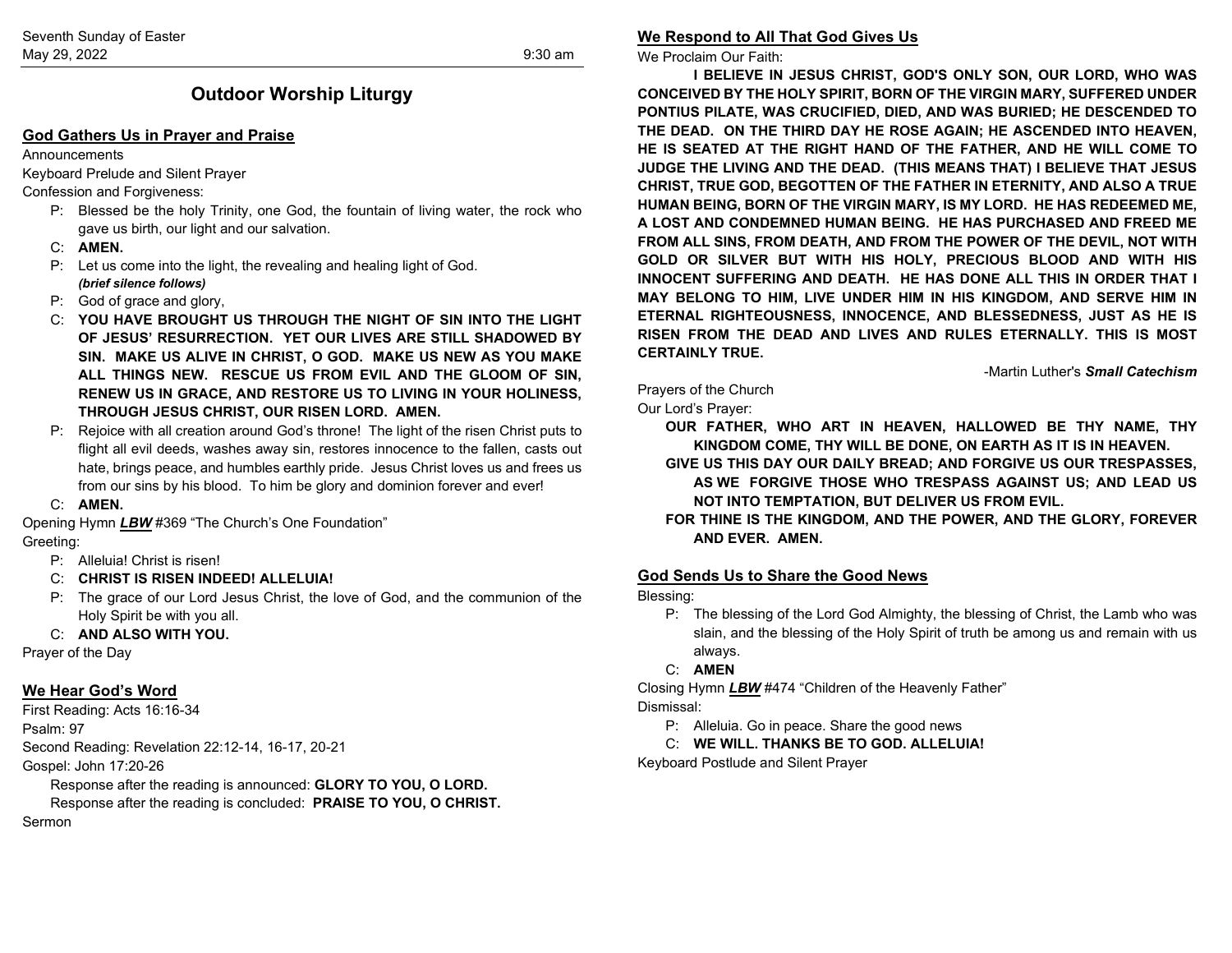# **Saint John's Evangelical Lutheran Church**

**Berrysburg, PA 717-362-9519**

**[stjohnhillchurch@frontier.com](mailto:stjohnhillchurch@frontier.com) | [www.stjohnhillchurch.org](http://www.stjohnhillchurch.org/)**

# **Our Mission**

*St. John congregation, responding to the call of the Holy Spirit through the Gospel, unites together to preach and teach the Word, administer the sacraments, and carry out God's mission. With God's guidance and grace, we strive to boldly proclaim by word and action the reconciling Gospel of Jesus: Working together for justice and peace, and caring for those in need in our community and world. We invite everyone to join us wherever you are on your faith journey.*

*Adopted December 8, 2013*

# **Serving Today**

| The Rev. Thomas G. Bruner, Jr. | Pastor                    |
|--------------------------------|---------------------------|
| Laurie Little                  | Young Christians Minister |
| Carol Hubler                   | Organist                  |
| Amy Gehring                    | Lector                    |
| Roy Henry                      | <b>Council President</b>  |

For the month of May, our *Celebrate* lectionary bulletin inserts are sponsored by Tim & Lori Motter in honor of the marriage of their daughter Shannon Motter to Aaron Troutman on May 14, 2022. Our support of **Tree 4 Hope** is sponsored by Chris & Dana Klouser in Honor of our Risen Savior in joyful anticipation of the birth of our grandson, Cooper, later this month. The support of one pastor for one month in the *Konde Diocese of the Evangelical Lutheran Church in Tanzania* is sponsored by Dale and Carol Hassinger for the Glory of God and the Founding Fathers that provided stability to enable us to continue our works of the church.

Welcome to all who are worshipping with us this morning. If you are a visitor, please sign our guest book in the foyer, and please worship with us again and join in other congregational family activities!

### **Today, Sunday, May 29**

8:45am Adult Bible Study (On Zoom)

9:30am SONDay Celebration (In-Person) – With the coming of summer, more open windows, and frequent outdoor activities, masking and safe distancing are no longer required for anyone for this in-person gathering with Miss Laurie, but they remain an option for everyone.

9:30am *OUTDOOR WORSHIP IN THE PAVILION* (In-Person and On Zoom)

# **Monday, May 30**

Memorial Day

*Pastor Tom Taking Monthly Extra Day Off – No Office Hours*

**Tuesday, May 31** 8-9:30am Pastor Tom's Office Hours

## **Wednesday, June 1**

8am-12pm Pastor Tom's Office Hours 6-9pm Youth Group *Welcome Summer!* Gathering and Outing

#### **Thursday, June 2**

8am-12pm Pastor Tom's Office Hours

## **Friday, June 3**

8-9:30am Pastor Tom's Office Hours 8am Food Preparation for Annual Strawberry Festival Afternoon-Evening, Pastor Tom Attending Annual Lower Susquehanna Synod Assembly on Zoom

## **Saturday, June 4**

8am Food Preparation for Annual Strawberry Festival All Day, Pastor Tom Attending Annual Lower Susquehanna Synod Assembly on Zoom

## **Next Sunday, June 5**

Day of Pentecost

8:45am Adult Bible Study (*Now In-Person*)

- 9:30am SONDay Celebration (In-Person) With the coming of summer, more open windows, and frequent outdoor activities, masking and safe distancing are no longer required for anyone for this in-person gathering with Miss Laurie, but they remain an option for everyone.
- 9:30am Worship, Including Holy Communion and Rite of Confirmation (In-Person and On Zoom) – In keeping with current guidance from the Centers for Disease Control and Prevention for Dauphin County, masks are not required for anyone gathering upstairs for worship, but they remain an option for everyone.

**Next Sunday**, we will have the honor of celebrating with **Allysa Rabenold** and **Sarah Riland** and their families as they make affirmation of their baptisms and are confirmed!